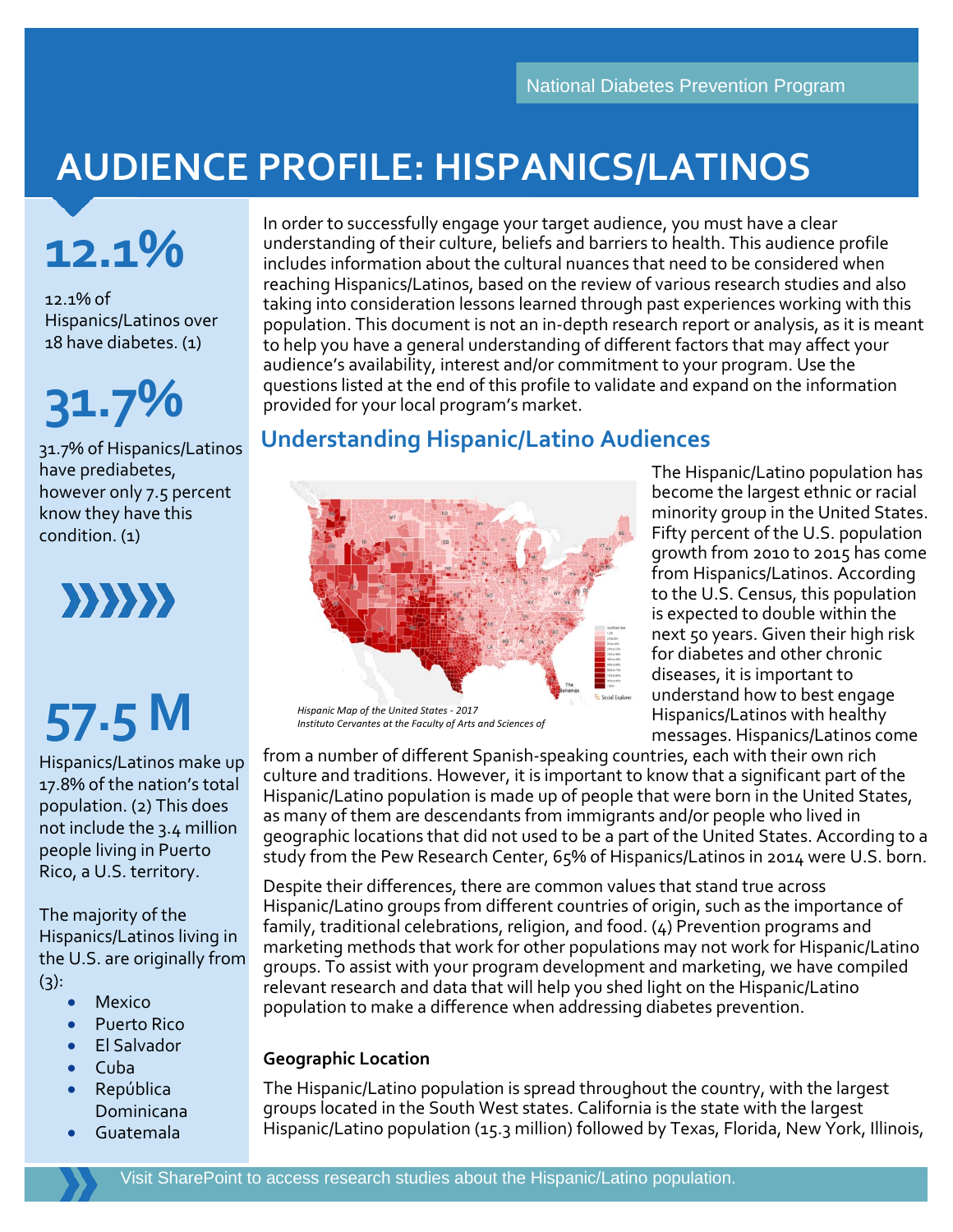Arizona, New Jersey and Colorado, all of which had a population of 1 million or more residents in 2016. (2)

The diversity of Hispanic/Latino origin also varies by state. Mexicans are the majority population in a number of states, including California, Texas, Illinois, Arizona, Colorado, and New Mexico. Puerto Ricans are the largest Hispanic/Latino population in New York and New Jersey, with Cubans being the largest group in Florida. (5)

Puerto Ricans are the second-largest Hispanic origin population living in the United States. Pew Research Center found that a majority of Hispanics of Puerto Rican origin in the United States were born in the 50 states or the District of Columbia, while about one-third of the U.S. Puerto Rican population was born in Puerto Rico. It is important to understand the relationship of Puerto Rico with the United States and to know whether Puerto Ricans in your community were born in the island or in the mainland to have a better idea of their knowledge, behaviors, and traditions. Some Puerto Ricans may be more tied to their cultural traditions and may prefer speaking Spanish, while others may be more influenced by western culture and may prefer speaking English.

#### **The Commonwealth of Puerto Rico**

- People born in Puerto Rico are U.S. citizens by birth. They became U.S. citizens in 1917, through the Treaty of Paris after the end of the Spanish-American War.
- The Commonwealth of Puerto Rico has the same control over its internal affairs as other U.S. states.
- The official language in Puerto Rico is Spanish, followed by English, which is considered the second official language in the island.

# **Characteristics and Cultural Understanding**

Hispanics/Latinos come from a collectivistic culture where activities are predominantly conducted in groups, responsibility is shared, and accountability is collective. Understanding the cultural values and constructs listed below, which are part of the lives of different Hispanics/Latinos is vital to communicate effectively with this population.

• *Familismo* refers to the central role and importance that family and family structure play in the life of Hispanic/Latino individuals. The concept of familismo is often reflected in Hispanic/Latino media and entertainment (movies, *novelas* (soap operas), folk stories, etc.).

- *Respeto* or respect refers to the admiration and respect for individuals of power or authoritative figures, including health care providers. Hispanic/Latino seniors, especially grandparents, are respected by all members of the family and in many cases have the final say on family matters.
- *Machismo* is considered a cultural factor within Hispanic/Latino groups, which refers to masculine ideas, such as courage, honor, fearlessness, and pride. It means that the husband/father is the protector, provider, and the decision-maker for the family. It also refers to the idea that both men and women need to fit a certain role or standard within the household. This term can also have a negative connotation as it can also relate to men that do not want their spouses/partners to go out by themselves or engage in activities with other men.
- *Natural remedies* or family recipes are popular among many Hispanic/Latino groups to treat diseases or health issues. Herbs, fruits and other uncommon products are sometimes used treat a cold, for example. This practice tends to conflict with health care providers' diagnosis and prescriptions.

#### **Gender Roles in the Hispanic/Latino Culture**

While Hispanic/Latino women have traditionally been responsible for taking care of the children and the elderly, the traditional patriarchal structure grants the father or oldest male relative the greatest authority within the household. (6) In more traditional households, where the machismo construct is still present, women are expected to show respect and even submission to their

#### **Hispanic/Latino Men**

Hispanic/Latino men are expected to provide for and be in charge of their families. They are often reluctant to consult physicians for health problems and tend to wait until a visit to the emergency room becomes necessary.

husbands.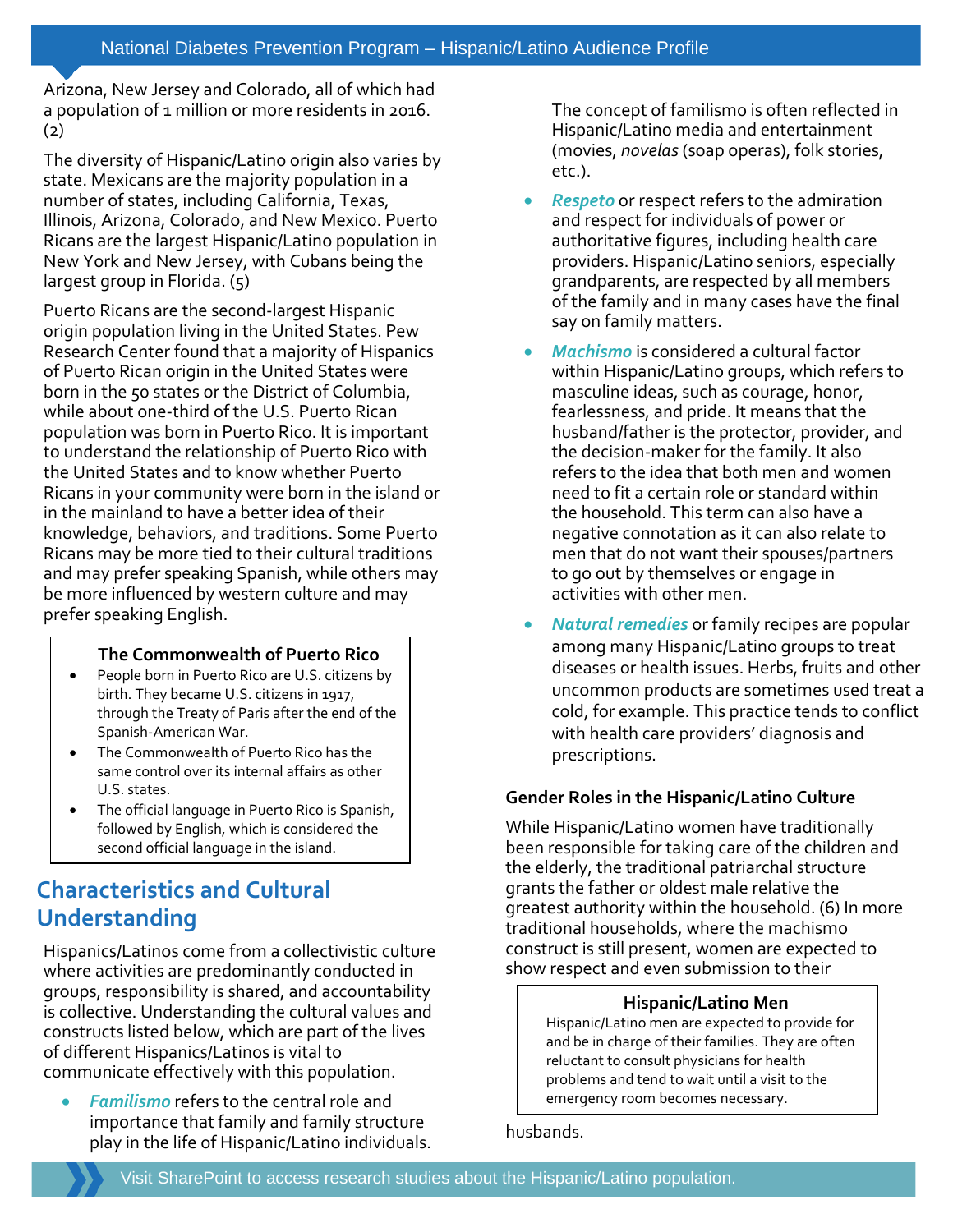On the other hand, Hispanic/Latino women are the caregivers of the whole family, and this is consistent across groups of different ages and socioeconomic status. They are typically responsible for setting up health appointments for family members and they usually prioritize others' health above their own. Women are typically also expected to be the primary force holding the family and home together through work and cultural wisdom, care giving, and parenting. They are also more likely to check their blood pressure, blood sugar, cholesterol levels and get other prevention checks, compared to men.

#### **Religion**

Religion occupies a central role in the lives of many Hispanics/Latinos, with Catholicism being a defining factor in most Hispanic cultures. More than 50 percent of the Hispanic/Latino population in the U.S. identified as Catholic in 2013. About 60 percent of Mexican Americans, the largest Hispanic/Latino group in the U.S., self-reported being Catholics.

The topic of religion is particularly important to consider when reaching out to Hispanics/Latinos aged 45-64 years old, given that about two thirds of those aged 50 and older are Catholic. (7) Religion is closely tied with the idea of *fatalism*, a key factor in Hispanics' attitude towards aging and health in general. Many people believe in destiny and that all that happens is God's will. *Fatalism* can lead Hispanics/Latinos to ignore their doctor's advice to follow healthy behaviors, including physical activity, not smoking, and fruit and vegetable consumption. (8) For example, Mexican Americans that self-reported as Catholics have previously expressed their need to rely on God for health improvement and have made specific requests to saints for their intervention in the progression of pain and other symptoms. (9) These religious beliefs may lead individuals to delay or hold back from seeking information from health professionals and learning the steps they need to take to improve their health.

#### **Hispanic/Latino Migrant Farm Workers**

As with other populations, certain groups of Hispanics/Latinos in the United States, such as those that are part of the agricultural workforce, are underserved and hard-to-reach. The majority of migrant and seasonal farmworkers are immigrants that come from Latin America, particularly from

Mexico. (10) The National Agricultural Workers Surveyhas indicated that the majority of agricultural workers in the U.S. are immigrants with limited education, and many do not speak English as their primary language. (11) This group faces language and literacy barriers that challenge their access to health information and services and make it harder for them to lead a healthy life.

Hispanic/Latino agricultural workers are at high risk for a number of health problems, including diabetes. Identifying university-based programs that focus on Hispanic/Latino migrant farm workers to relay relevant health messages that will encourage them to make healthy lifestyle changes may help raise awareness about health concerns, especially since they have experience developing appropriate health and safety training materials for these individuals. Studies have also shown that health and safety trainings for agricultural workers should be developed in various formats (visual, hearing, hands-on) so that the information can be shared in a way that fits the learning styles that are most effective for different individuals. (10)

# **Promotoras and Community Health Workers (CHWs)**

Many research studies show that promotoras and CHWs can effectively reach and influence behavior

#### **Rural Hispanics/Latinos**

- Various research studies have shown that there are significant challenges with health care delivery for this population. Some recorded barriers include: lack of transportation and childcare, lack of and limitations in health insurance coverage, high costs of health care services, and legal status/discrimination.
- A study conducted in 2014 with Hispanic/Latino adults living in six rural communities in Illinois showed that Spanish-language workshops offered within the community are the preferred health information strategy.

for the Hispanic/Latino community and can be especially helpful engaging underserved communities. Promotoras and CHWs are links between communities and health and social service providers. They are community members that act as helpers and liaisons to meaningful information and resources for their neighbors and neighborhoods. Because they share the same language, culture, ethnicity, status and experiences of their communities, they are trusted within their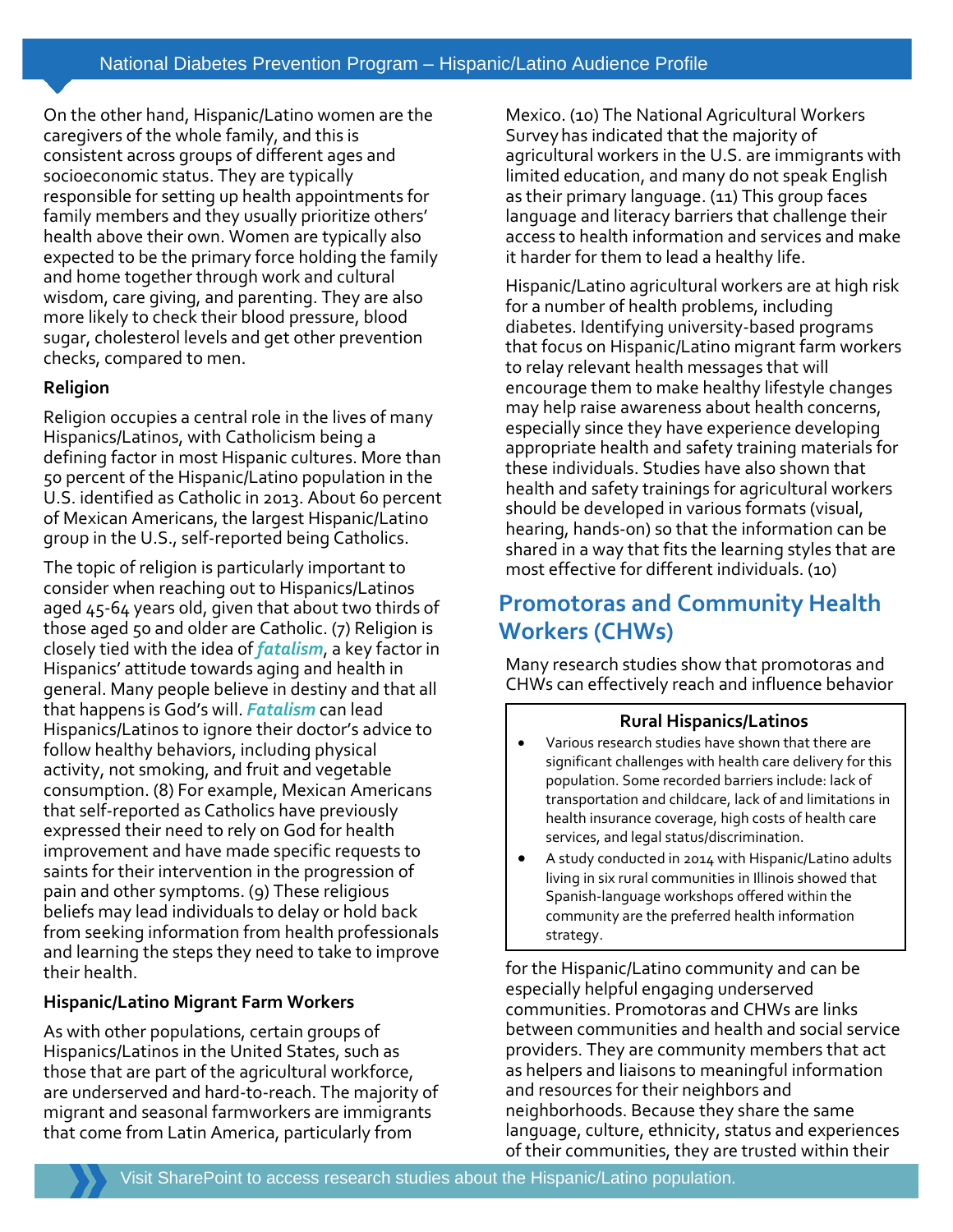community and are considered strong influencers.  $(12)$ 

They generally rely on verbal communication and face-to-face interaction to provide information to communities in need. They also use different media to support training, including flipcharts, videos and cartoons, comic books, *fotonovelas*, and targeted brochures that provide information in a way that is easier to understand. (10)

## **Economic Implications**

#### **Age and Language Preference**

Older Hispanics/Latinos tend to prefer communicating in Spanish. Those aged 65 years and older use language to sustain cultural roots and traditions. It is also used as a bond with younger Hispanics/Latinos who are primarily bilingual or prefer to speak English. Hispanics/Latinos aged 18-29 are the most bilingual group, while older Hispanic adults communicate primarily in Spanish and are interested in maintaining the use of their native language in the household. (*4*)

In 2013, about 25 percent of Hispanics/Latinos lived in family households that contained at least two adult generations or one grandparent and at least one other generation. The numbers increase when it comes to older Hispanics/Latinos. Four in 10 Hispanics/Latinos aged 55+ lived in multigenerational households, compared with just over a fifth of the total population in that group. (4)

When it comes to education, 66 percent of Hispanics/Latinos aged 25 and older had at least a high school education, while 4.7 million Hispanics/Latinos (14.8 percent) had a bachelor's degree or higher in 2015. The median income of Hispanic/Latino households in the U.S. from 2015 to 2016 was \$47,675. In contrast, the poverty rate for Hispanics/Latinos in 2016 was 19.4 percent (11.1 million people). In 2016, Hispanics/Latinos in the U.S. had the highest rate of un-insurance at 16 percent. (2)

# **Language and Acculturation**

#### **Language Preference**

Language preference among Hispanics/Latinos can be tied to age, level of acculturation, education, and socioeconomic status. Those that arrived recently to the U.S., with little to no education or with a low socioeconomic status tend to prefer speaking

Spanish and/or be less proficient in English, which in many instances becomes a barrier to receiving important health messages and information. 73 percent of Hispanics/Latinos spoke Spanish at home in 2015. (3) Therefore, culturally-relevant Spanish-language messages need to be considered when targeting this population.

Even though language preference is crucial for successful message dissemination and penetration with this population, it goes hand in hand with cultural relevancy. When an advertisement/content includes aspects of Hispanic culture, 88 percent of Hispanics/Latinos will pay attention. Also, 41 percent are more favorable to a culturally relevant campaign. (13)

#### **Acculturated Hispanics/Latinos are still tied to their cultural values and traditions.**

A study conducted with highly-acculturated, middle income Hispanics/Latinas showed that they still hold fatalistic beliefs when it comes to serious health issues. This is also true for other things, such as home or natural remedies and making decisions collectively with family or loved ones, among other things.

#### **Using a Universal Language**

Even though the primary language for most Hispanics/Latinos is Spanish, numerous dialects and variations exist within different Spanish-speaking countries which can impact recently arrived groups. There are words or phrases within the language that have different cultural meanings depending on which Spanish-speaking country they are spoken. (14) National Hispanic/Latino media outlets and reporters typically aim to use what is commonly known as "universal Spanish-language," which refers to the use of Spanish words and phrases that are common and broadly understood by the Hispanic/Latino population. The idea is to avoid using words that may have negative connotations or different meanings in other cultures. For example, in Cuba, the Dominican Republic and Puerto Rico, "guagua" refers to a bus. However, in Chile "guagua" means baby. Similarly, the word "bicho" is used in Latin America to refer to a small insect, while in Puerto Rico it means "penis." This is particularly relevant when it comes to sharing nutrition information and resources, as different words are used among Hispanic subgroups for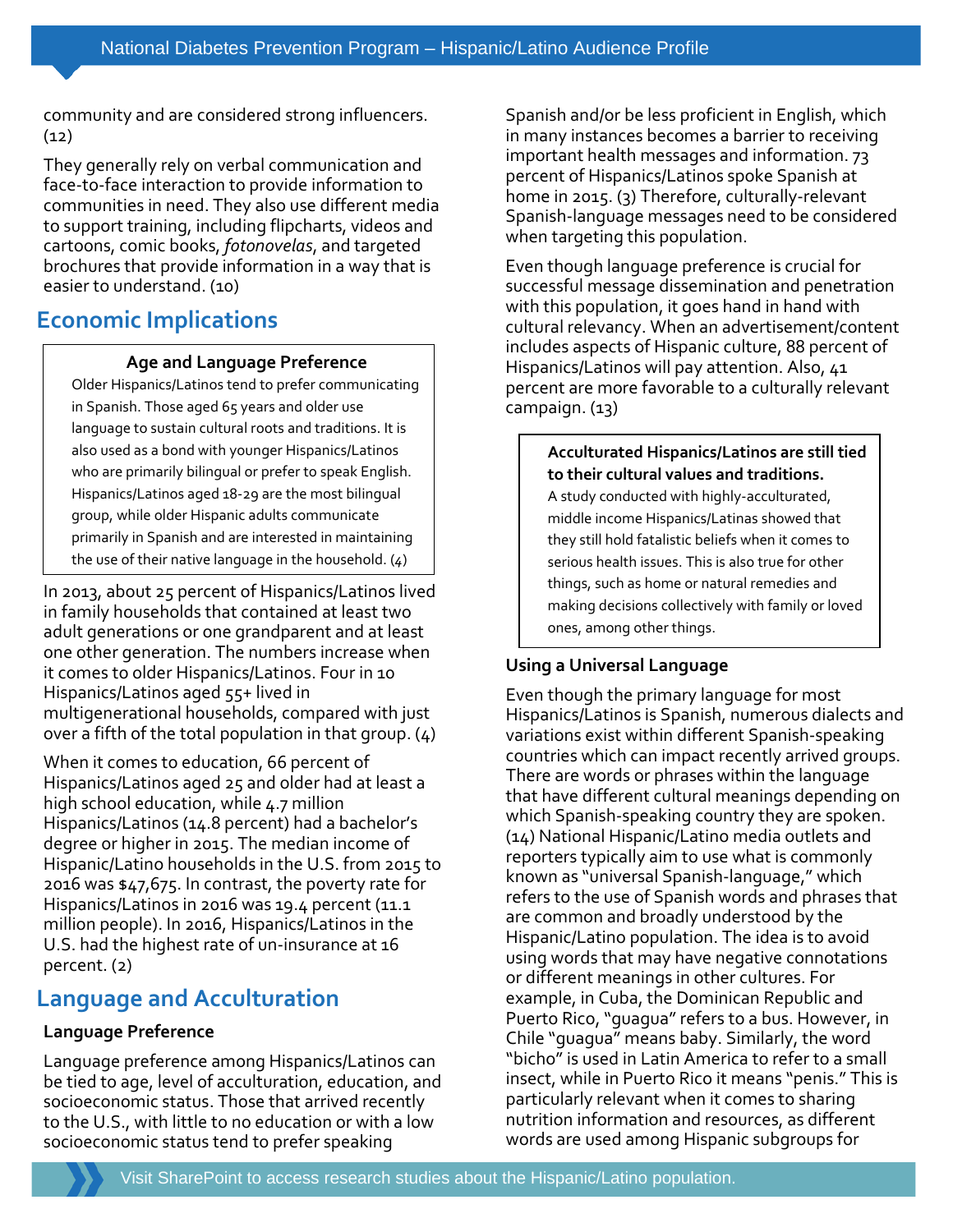certain foods, such as beans or cakes. Being aware of these differences will be crucial, to make sure that the Spanish copy used in educational resources is universally understood. It is also important to consider the specific needs of the audience you are serving and to test all messages with members of your audience to make sure that they are relevant and easy to understand.

#### **Acculturation**

Acculturation is the process of adaptation into a new culture, which is measured by the degree that immigrants have integrated values, beliefs, and attitudes of a new country into their daily lives. (15*,*  16) Acculturation plays a key role in Hispanics/Latinos' decision-making process, as well as health care practices. Studies have shown that higher levels of acculturation increase the likelihood for access to certain screenings or healthcare. Highly acculturated Hispanics are generally fully bilingual and/or fluent in English, which provides them broader access to health resources and information. Acculturation is also associated with higher levels of education and better paying jobs. Because of this acculturated individuals are more likely to engage in health education programs and activities. (16)

Research findings from nationally representative surveys have consistently shown that higher acculturation is associated with better control of cardiovascular disease risk factors, such as high blood pressure, high cholesterol, and diabetes. (17) Also, studies done with Hispanics/Latinos along the U.S.-Mexico border have found an association between acculturation and health screenings. Hispanics/Latinos that prefer to communicate in English are more likely to get blood pressure, blood sugar, and cholesterol screenings. (18)

Understanding how acculturation levels and language preference among Hispanics/Latinos may influence lifestyle and health behaviors will help health professionals and health educators communicate more efficiently with their community. This may help health educators determine whether education resources should be developed in English and/or Spanish. (19)

It is important to remember that the topic of acculturation may not be relevant for all Hispanics/Latinos in the United States, as many within this population have gone through this process already and are fully acculturated.

# **Health Information and Information Seeking**

Hispanics/Latinos' health care seeking habits may vary upon acculturation, language preference and whether they have health insurance and access to health resources. Studies conducted with different Hispanic/Latino groups have found Spanishlanguage TV to be the main trusted source of health information for this population, particularly for those aged 40 years and older. There is a large body of evidence around Hispanics/Latinos' increased reliance on media outlets as a primary source of information.

It is important to keep in mind that Hispanics/Latinos from a lower socioeconomic level, who may not know how to speak/or be comfortable speaking English, will have lower trust and lower general mainstream media use patterns, when compared to those who are proficient in English. Studies have shown that low socioeconomic Hispanics/Latinos aged 20-64 years are heavily influenced by community role models when it comes to increasing physical activity and making healthier food choices. (20) Health messages shared through Hispanic/Latino community influencers will resonate more with this audience. However, it is important that these individuals speak proper Spanish and establish a connection with the community or target audience, as the message needs to be genuine and reflective of their culture and/or personal experiences. Other research findings showed that people living in underserved communities may use pharmacists as an easy-to-reach medical resource. (21) When it comes to written health messages, Hispanics/Latinos generally prefer to have illustrations and photos that can clarify and summarize the health messages. (20)

### **Trusted Sources and Influencers**

Hispanics/Latinos tend to seek information and advice from family members and loved ones first, as many important decisions are made collectively as a family. Community leaders, promotoras and community health workers, faith leaders, and even celebrities serve as influencers and/or models for this population. It's important to keep in mind that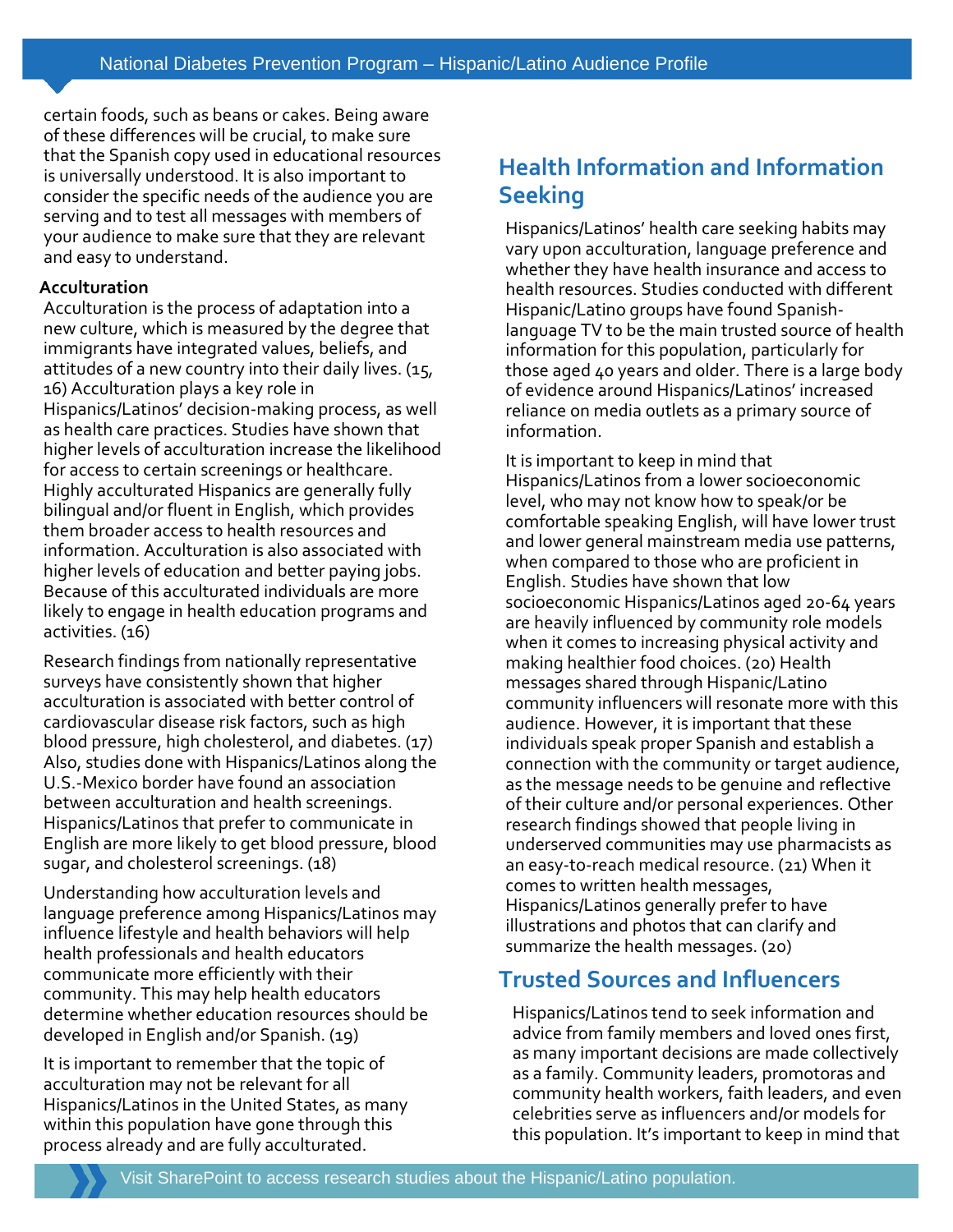trusted sources and influencers may vary by region/location, depending on the different groups within the specific community— community members' age and acculturation level, as well as their country of origin. Here are key data points to keep in mind:

Hispanics/Latinos look to community networks and interpersonal connections with health care providers (nurses, CHWs, and physicians) as sources for health information. (22) CHWs are particularly key influencers for low-income Hispanics/Latinos and those without health insurance.

Generally, Hispanics/Latinos rely more on media channels and loved ones to answer their healthrelated questions, than their health care providers. (23) Historically, health care providers are not the preferred sources of health information for Hispanics/Latinos living in the U.S.

Hispanic/Latino or Spanish-language media, primarily television and small community newspapers, are trusted sources for health information.

Older Hispanics/Latinos (specifically parents and grandparents) play a vital role in their multigenerational households. Their opinions and views are held in high esteem by other family members. They are often the main decision makers in the home, exerting a heavy influence on behaviors and media consumption.  $(4)$  For example, in most cases if "abuela" is at home watching a "telenovela" (soap opera), other family members that gather around the television will watch the soap opera or not change the channel out of respect.

Community-based organizations that serve Hispanic/Latino populations are closely connected to families and are also seen as credible and trusted sources of information. (24)

A significant number of Hispanics/Latinos in the U.S. have close ties with their community churches. Churches and religious communities are considered a powerful resource and support system to improve health, particularly for Hispanic/Latina women. (13)

Hispanic/Latina women aged 40 years and older prefer education and health resources to be provided in small groups through church. (13)

Hispanic/Latino celebrities, such as well-known artists and singers, can serve as influencers and agents of behavior change, among the community.  $(25)$ 

# **Media Habits**

U.S. Hispanics/Latinos are frequently using different media. As a whole, Hispanics/Latinos watch high definition TV more than other populations and have also become the population that uses smartphones the most. (26*,* 27)

#### **Television and Radio**

- A large number of research studies found TV primarily Spanish-language programming—to be the type of media that Hispanics/Latinos use the most.
- Hispanics/Latinos spend long hours watching television. In a survey conducted in 2013, Hispanic/Latino adults reported watching more than 27 hours of television during seven days prior to the survey. (26)
- Since 2011, the weekly national Hispanic radio audience has grown 11 percent (from 36.5 million to 40.4 million). (28) 6.3 million Hispanics/Latinos aged 50 years and older listen to radio, and they tend to listen for longer periods when compared with younger Hispanics/Latinos aged 18 to 49.
- When it comes to media channels, Univision is the top television network for Hispanics/Latinos in the U.S., with local stations in over 60 markets with large Hispanic populations. Univision also has the largest Hispanic radio network in the U.S. It also offers online news websites for different markets. Telemundo is another large and widely known television network for this population and is a NBC Universal division.

#### **Digital Media**

- Internet follows TV as the second choice of media for Hispanic/Latinos between the ages of 20 and 64. (25)
- Since 2009, the share of Hispanic/Latino adults who report using the Internet increased from 64 percent to 84 percent in 2015. Internet usage has also grown among Spanish-dominant Hispanics/Latinos, from 36 percent to 74 percent. This has reduced the digital divide among Hispanics. (29)
- According to 2015 data, 80 percent of Hispanic/Latino adults access the Internet from a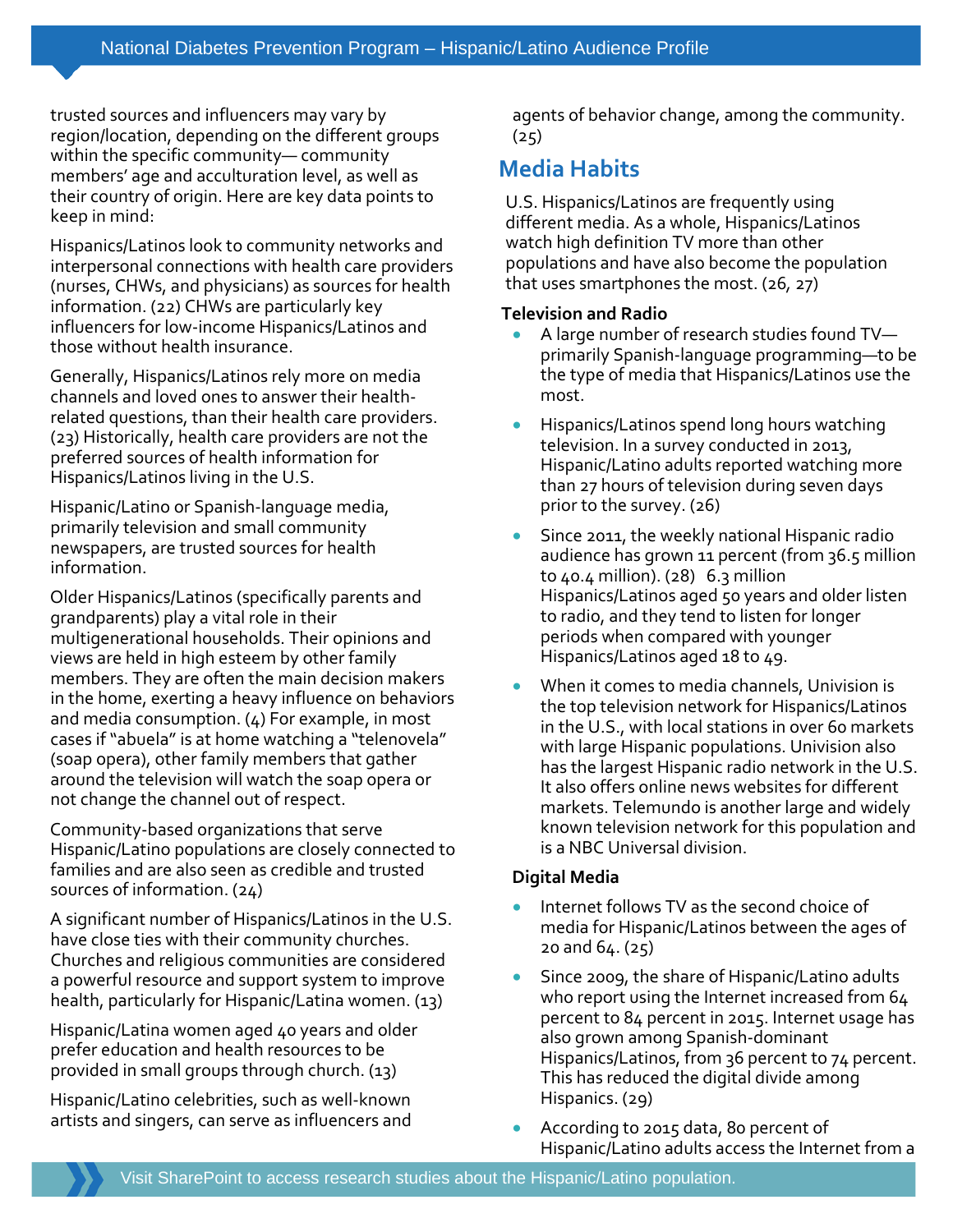mobile device, slightly higher than the shares among Caucasians (76 percent) and African Americans (77 percent). (29)

- Between 2011 and 2014, the percentage of Hispanic/Latino patients who reported owning a mobile phone increased from 72 percent to 79 percent. Similarly, the percentage of patients who were able to send/receive text messages increased from 54 percent to 63 percent. (*30*)
- According to Nielsen Mobile Insights, the average Hispanic mobile user uses 658 minutes per month on their mobile plan, which is significantly higher than the average of 510 for all consumers. When broken down by Hispanic/Latino subgroups, bilingual Hispanics/Latinos dominate in terms of minutes used, as they spend more than 762 minutes per month talking on their mobile devices. (27)
- Hispanics/Latinos that are comfortable speaking English report higher levels of Internet use (54 percent versus 14 percent) when compared with Spanish-speakers. (8)

#### **Print**

- Even though the share of Hispanics/Latinos that read newspapers and/or print has declined over the years, print media is still a source of information for at least 42 percent of this population, according to 2012 data.
- The Hispanic/Latino population reads, on average, 12.7 magazine issues per month, compared with 11.6 for the total U.S. population  $(2012)$ .  $(14)$
- The top Hispanic/Latino magazines—from 2012- 2013—aimed at women and parents are: Latina Magazine, Siempre Mujer (now available online only), Buen Hogar, Ser Padres, USA Today – Hispanic Living, and Woman's Day for Latinas. (31) The most frequently used themes from these magazines were informative/how-to, great/inspiring, and health/beauty.
- According to Pew Hispanic Research, the top Hispanic/Latino newspapers across the U.S. with daily circulation are: La Opinion (Los Angeles, CA); El Nuevo Herald (Miami, FL); El Diario la Prensa (New York, NY); and El Nuevo Heraldo (Brownsville, TX).

# **Considerations for Messaging**

- Research studies have demonstrated that Hispanics/Latinos that only speak Spanish have greater difficulties in searching for and understanding health information. (32) In order to effectively reach Hispanics/Latinos of low socioeconomic status and low literacy levels with diabetes prevention messages, resources need to be developed in Spanish, must be easy to understand and include visuals to support and complement the copy. Spanish-language copy must be written in a way that is universally understood by Hispanics/Latinos from different countries of origin.
- Hispanics/Latinos' lack of health insurance, limited access to health services (due in many cases to transportation, security concerns, and child care, among other concerns) and lower education and literacy levels (6) all serve as barriers for following a healthy lifestyle. Diabetes prevention programs must be flexible and address these challenges in order to secure a long-term commitment from participants.
- Many Hispanics/Latinos with low resources work more than one job and thus become challenged with having to balance their work schedules and maintaining healthy behaviors, including providing healthy food for themselves and their family members. This leaves less time for grocery shopping and food preparation, which in many cases leads them to resort to fast food options. It also makes it harder for them to set aside time for health education programs/activities. (33) To achieve behavior change in this particularly challenging area, programs must offer tools and resources that will help this audience make longlasting lifestyle changes in spite of difficult work schedules.
- On average, Hispanics/Latinos visit a primary care physician half as often as Caucasians and twothirds as often as African Americans. (34)
- Hispanics/Latinos have high rates of overweight and obesity and it is important to understand why. Research findings have attributed it to these factors:
	- Acculturation to mainstream U.S. eating habits.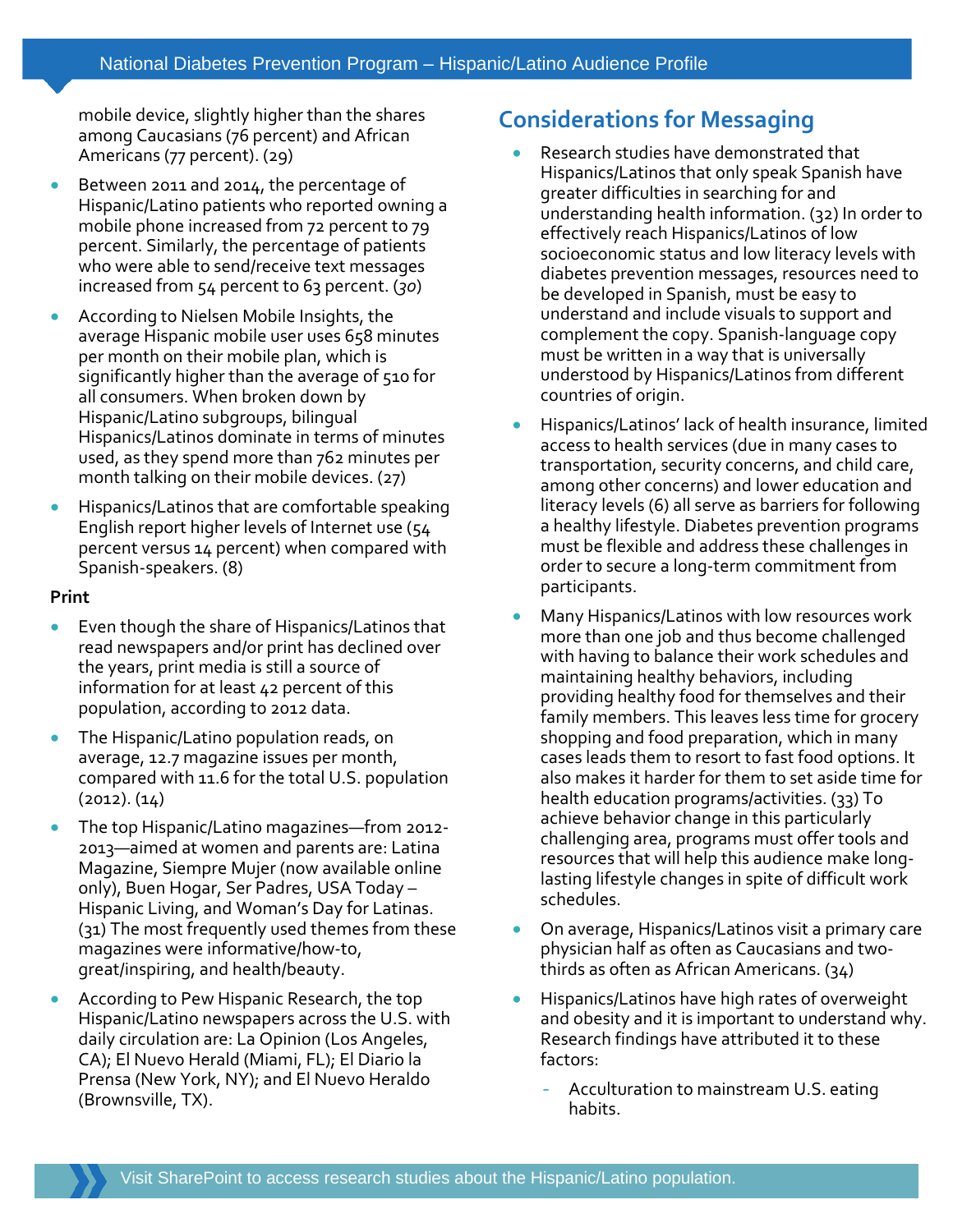- Culturally determined food choices or traditionally popular Latino diches that are fried, which contribute to obesity
- Lack of choices with respect to fresh vegetables and healthy foods in low-income communities
- Belief that eating large portions and having a large body is an indicator of a successful life
- Lack of time to engage in physical activity, mainly due to having more than one job or taking care of children
- Safety concerns when it comes to walking outside or around the neighborhood
- Being too tired or preference for watching television instead of working out<sup>6</sup>
- 71.3 percent of 1438 Hispanics/Latinos that participated in a study did not meet either the physical activity guidelines or the guidelines for daily fruit and vegetable consumption. (35)
- When it comes to overweight and obesity, some members of this population tend to perceive excess weight levels differently than Caucasians. A study conducted in Texas in 2007 showed that Hispanic women perceived children and women being overweight as "healthy." These misperceptions have been associated with less likelihood or attempts at weight loss and less physical activity. In another study conducted with primarily Hispanic/Latino women aged 40 years and older, 20 percent of overweight or obese women thought they were at their ideal body weight, and 9.6 percent of obese women reported that they were in excellent health. Program education messages and resources must highlight the importance of eating healthy and staying at a healthy weight and how that can help prevent diabetes.
- In another study conducted in 2016, Hispanic employees between the ages of 22 and 65 shared that their work schedules were their primary barrier to following a healthier lifestyle, as many have 2 part-time or full-time jobs. However, study participants agreed that a workplace program would be the ideal solution for Hispanic employees to learn about diabetes and healthy behaviors, given their busy schedules, family responsibilities, and limited resources. (33)
- Preferred information resources may vary among different Hispanic/Latino communities, depending on their demographics and accessibility of medical services. A study conducted in Los Angeles, California, found that Hispanics/Latinos in that community preferred targeted television and interpersonal communication (Cheong, 2007; Wilkin & Ball-Rokeach, 2005) efforts to receive health information. However, a recent study on the main source of health information for Hispanics/Latinos in Ohio (Britigan, Murnan, & Rojas-Guyler, 2009) found that medical centers, not media, are the number one source for their community. Therefore, there is not a "one size fits all" approach for this population. There are specific demographic nuances that need to be considered in each region or market, as they will influence communications and marketing tactics.
- Small group discussions are a preferred strategy for providing social support at the community setting. However, the lack of childcare is a barrier that many Hispanics/Latinos, primarily women, face when trying to participate in these type of community efforts. Engaging this audience in smaller, more personal groups may increase program participation.
- Even though Hispanics/Latinos of all ages are increasingly using digital media, web-based health



information resources are still not accessible for all Hispanic/Latino groups. (1) To effectively reach this population, communication tactics need to include a mix of traditional and digital media.

There is a lack of knowledge about diabetes and how it can impact someone's life, primarily among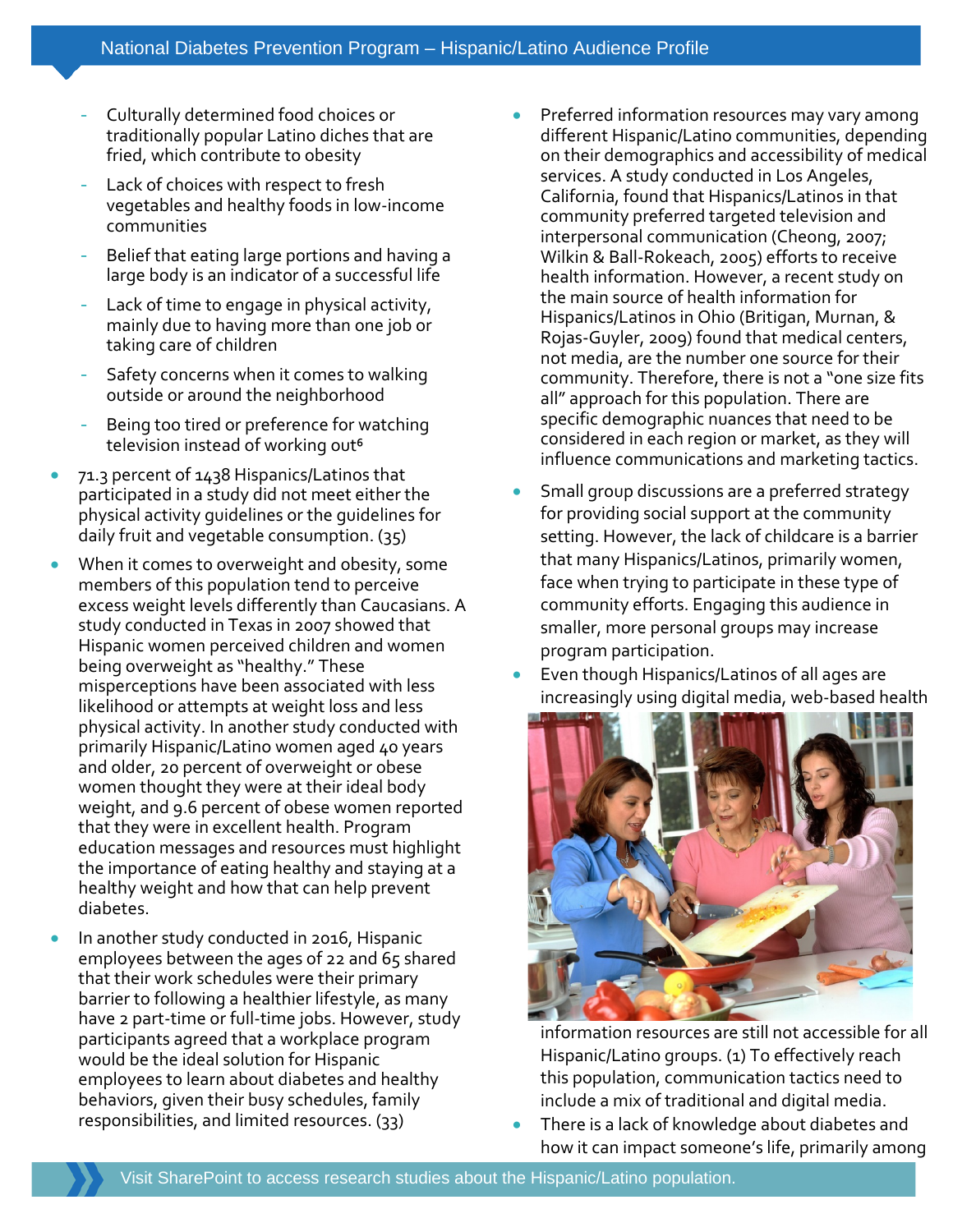Hispanic migrant farmworkers. After being diagnosed with diabetes, many Hispanic migrant farmworkers that participated in a study expressed that they didn't understand that diabetes was a chronic disease that would require lifelong management. (36) Providing basic information about diabetes and how it can affect lives may encourage these groups to take action and join a lifestyle change program.

# **Proven Promotion Strategies**

The development of tailored Spanish-language resources that reflect the cultural values of the Hispanic community both within the copy and through imagery is crucial to successful education and message dissemination. Working with and involving leaders and influencers from communitybased organizations and faith-based organizations in the development of messages and communication tactics that address the needs of community members has been proven to increase engagement and message penetration.

Health messages shared through Spanish-language TV and radio programming have been proven to motivate Hispanics/Latinos to make healthier choices. 30-second radio segments on Spanishlanguage stations aired during morning drive times and 4-5 minute TV health segments during Spanishlanguage morning shows have shown to be successful media tactics to reach Hispanics/Latinos, especially when it comes to uninsured Mexican American women living along the U.S.-Mexico border. (37)

Health intervention programs led by CHWs or promotoras have shown to be effective in educating communities about diabetes and promoting and achieving behavior change among Hispanics/Latinos. This is especially true for underserved and low-income individuals who may be unable to receive health services at a medical office or clinic. For example, home-based interventions delivered by CHWs have resulted in clinically and statistically significant reduction in HbA1c levels in Hispanic/Latino adults with HbA1c levels higher than 6 percent. (36)

Healthy eating is one of the biggest challenges Hispanics/Latinos face when trying to lead a healthy lifestyle. Providing education on ways to improve nutrition through classes about food preparation,

nutrition principles, food label reading and understanding, and portion sizes can help Hispanics/Latinos make better food choices. Offering tips or recipes for preparing healthier versions of traditional Hispanic/Latino dishes has proven to be successful in other health awareness programs, such as heart disease prevention.

Utilizing Spanish-language traditional media, such as TV and radio, coupled with activities involving experts, community role models and/or celebrities can motivate Hispanics/Latinos to make healthy lifestyle changes, such as consuming more fruits and vegetables and increasing physical activity. (37) The media programming and the spokespeople need to be selected carefully, as both the messages and the messengers need to be culturally relevant and genuine in order to garner results.

Education efforts should be conducted in groups to reflect Hispanics/Latinos' cultural values and allow for the development of a support system where participants can encourage each other. Additionally, these programs need to be offered at convenient times, as many Hispanics/Latinos have challenges with work schedules and/or lack childcare. (13)

Working with local churches to offer education workshops and provide health resources will increase engagement with the Hispanic/Latino community, as the church provides a safe, comfortable, and familiar atmosphere for the family.

Text-message-based programs can allow health care professionals to communicate with hard-to-reach, low-income Hispanics/Latinos to share health information and resources. (30)

# **Questions for Consideration**

#### **Understanding Your Hispanic/Latino Population**

• What are the demographics of your local Hispanic/Latino population?

| <b>Demographics</b>          | Statistic/Data |
|------------------------------|----------------|
| <b>Population Percentage</b> |                |
| Median Age                   |                |
| Gender                       |                |
| Country of Origin            |                |
| Language (spoken)            |                |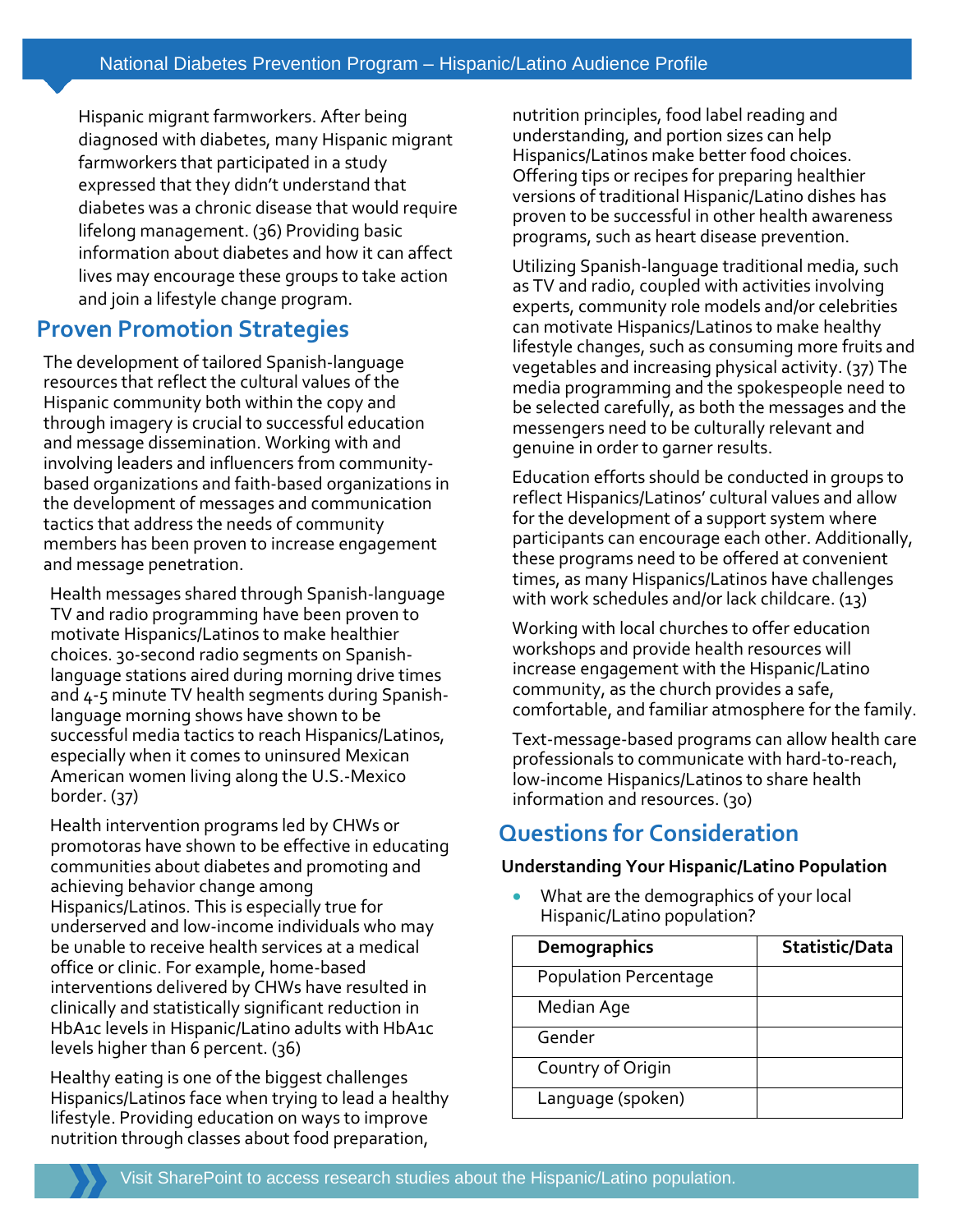| Population with<br>Prediabetes |  |
|--------------------------------|--|
| Economic Status                |  |

- What are the cultural and language nuances for your local Hispanic/Latino community?
- Within your community, are their particularly active or large Hispanic/Latino subgroups?

#### **Health Care and Health Information Seeking Behaviors**

- Where specifically does your local Hispanic/Latino population go for health care?
- How accessible is health care within the community, especially for Hispanics/Latinos?
- Are the health information seeking behaviors the same or different for your local Hispanic/Latino population compared to other populations within the community? If different, how?
- Who are the trusted sources for health information for Hispanics/Latinos? Are they different or the same as other trusted sources?

#### **Trusted Sources**

- Who are the trusted thought leaders in your local community?
	- o Community Based Organizations?
	- o Faith Communities?
	- o Health Care Providers?
	- o Vocal advocates?
- Who has access to these groups? With whom do you need to collaborate?
- How can you utilize these trusted sources to help you with marketing and promoting your lifestyle change program?

#### **Media Habits**

- Which media channels, including social and digital media, are most popular and/or preferred among Hispanics/Latinos in your community?
- What relationships do you have with these media outlets? Who do you need to reach out to?
- What infrastructure does your organization have to utilize popular social and digital channels? What do you need to strengthen?
- Are your messages culturally appropriate?
- Do you have images that will resonate with your Hispanic/Latino population?
- Are you working with community organizations or groups that will be able to assist with message development for your marketing materials?

#### **Barriers and Benefits to National DPP**

- What are the specific barriers in your community?
- How will you work to mitigate these?
- What benefits are meaningful to your audience? How can you work these benefits into your marketing materials?
- What does your lifestyle change program offer the community that other prevention programs or events don't or can't?

## **References**

- 1. Centers for Disease Control and Prevention. National Diabetes Statistics Report. Atlanta (GA): U.S. Dept of Health and Human Services; 2017.
- 2. U.S. Census Bureau. Vintage Population Estimates. Washington (DC); 2016.
- 3. U.S. Census Bureau. American Community Survey. Washington (DC); 2015.
- 4. Nielsen. The New American Vanguard, Latinos 50+: Healthy, Wealthy and Wise; 2015.
- 5. Pew Research Center. ACS Tabulations; 2011.
- 6. Kemp C, Rasbridge LA. (2004). In Refugee and immigrant health: A handbook for health professionals (pp. 260-270). Cambridge: Cambridge University Press; Mexico. 2004.
- 7. Pew Hispanic Research. The Shifting Religious Identity of Latinos in the United States, 2014 May 7 [cited 2017 Dec 6]. [http://www.pewforum.org/2014/05/07/the](http://www.pewforum.org/2014/05/07/the-shifting-religious-identity-of-latinos-in-the-united-states/)[shifting-religious-identity-of-latinos-in-the](http://www.pewforum.org/2014/05/07/the-shifting-religious-identity-of-latinos-in-the-united-states/)[united-states/](http://www.pewforum.org/2014/05/07/the-shifting-religious-identity-of-latinos-in-the-united-states/)
- 8. Ramirez AS. Fatalism and cancer risk knowledge among a sample of highlyacculturated Latinas. J Cancer Educ. 2014 Mar; 29(1): 50–55.

#### **Messages**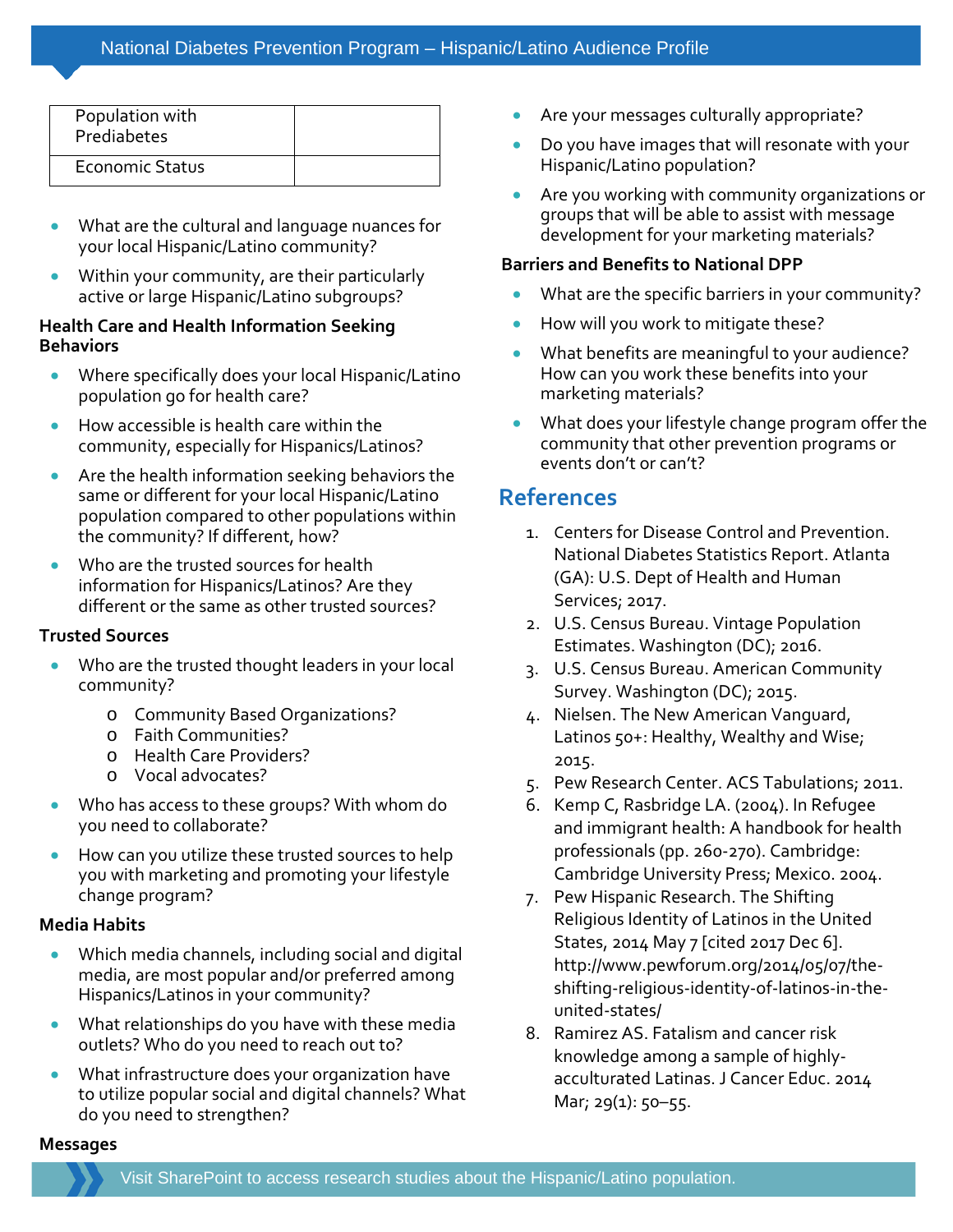- 9. Journal of Religion and Health. Vol. 45, No. 2, Summer 2006 (\_ 2006) DOI: 10.1007/s10943- 006-9019-8.
- 10. Arcury TA, Estrada JM, Quandt SA. Overcoming Language and Literacy Barriers in Safety and Health Training of Agricultural Workers. J Agromedicine. 2010 Jul; 15(3): 236–248.
- 11. Carroll DJ, Samardick R, Gabbard SB, Hernandez T. Findings from the National Agricultural Workers Survey (NAWS): A demographic and employment profile of United States farm workers. Washington, DC; 2005. US Department of Labor, Office of the Assistant Secretary for Policy, Office of Programmatic Policy. Research Report No. 9.
- 12. Vision y Compromiso. Who Are Promotores? Los Angeles, California. 2017 [cited 2017 Dec 6]. http://visionycompromiso.org/who-weare/who-are-promotores/.
- 13. Bergland JE, Heuer L, Lausch C. The Use of Prayer By Hispanic Migrant Farmworkers with Type 2 Diabetes. J Cult Divers. 2007; 14(4):164-8.
- 14. Ramirez AG, Chalela P, Gallion K, Velez LF. Energy balance feasibility study for Latinas in Texas: a qualitative assessment. Prev Chronic Dis. 2007 Oct;4(4):A98.
- 15. Delaney C. Department of Nutritional Science, Rutgers University. 26 Nichol Ave., New Brunswick, NJ.
- 16. Abraído-Lanza AF, Armbrister AN, Flórez KR, Aguirre AN. Toward a theory-driven model of acculturation in public health research. Am J Public Health. 2006 Aug; 96(8):1342-6.
- 17. Perez-Escamilla R. Acculturation, nutrition, and health disparities in Latinos. Am J Clin Nutr. 2011 May; vol. 93 no. 5 1163S-1167S.
- 18. Eamranond PP, Legedza A, Diez-Roux AV, Kandula NR, Palmas W, Siscovick D, et al. Association between Language and Risk Factor Levels among Hispanic Adults with Hypertension, Hypercholesterolemia, or Diabetes. Am Heart J. 2009 Jan; 157(1): 53– 59.
- 19. Hispanic Health Care International. Vol. 13, No. 4; 2015.
- 20. Thomson MD, Hoffman-Goetz L. Defining and measuring acculturation: A systematic review of public health studies with Hispanic populations in the United States. Soc Sci Med. 2009 Oct;69(7):983-91.
- 21. Reininger BM, Barroso CS, Mitchell-Bennett L, Cantu E, Fernandez ME, Gonzalez DA, et al. Community-Based Participatory Research in an Obesity Prevention Media Campaign for Mexican Americans: Tu Salud ¡Si Cuenta! 2010 May; 11(3): 347–357.
- 22. Geana MV, Kimminau KS, Greiner KA. (2011) Sources of Health Information in a Multiethnic, Underserved, Urban Community: Does Ethnicity Matter? Journal of Health Communication. 2011; 16:6, 583- 594.
- 23. Vanderpool RC, Kornfeld J, Finney L, Squiers L. Cancer Information-Seeking Experiences: The Implications of Hispanic Ethnicity and Spanish Language. J Cancer Educ. 2009; 24(2): 141–147.
- 24. Clayman ML, Manganello JA, Viswanath K, Hesse BW, Arora NK. Providing Health Messages to Hispanics/Latinos: Understanding the Importance of Language, Trust in Health Information Sources, and Media Use, Journal of Health Communication. 2010; 15:sup3, 252-263.
- 25. Chatterjee N, Blakely D, Barton C. Perspectives on Obesity and Barriers to Control From Workers at a Community Center Serving Low-Income Hispanic Children and Families. Journal of Community Health Nursing. 2005; 22:1, 23-36.
- 26. Figueroa R, Sosa E, Cordova A, Wilmoth S, He M, Wu S. Health Communication and Obesity Prevention in Hispanic Communities: A Qualitative Exploration of Media's Roles. Journal of Research in Obesity. 2014; Vol. 2014, Article ID 722324.
- 27. eMarketer. Hispanics Overindex for Smartphone Usage. 2014 [cited 2017 Dec 6].